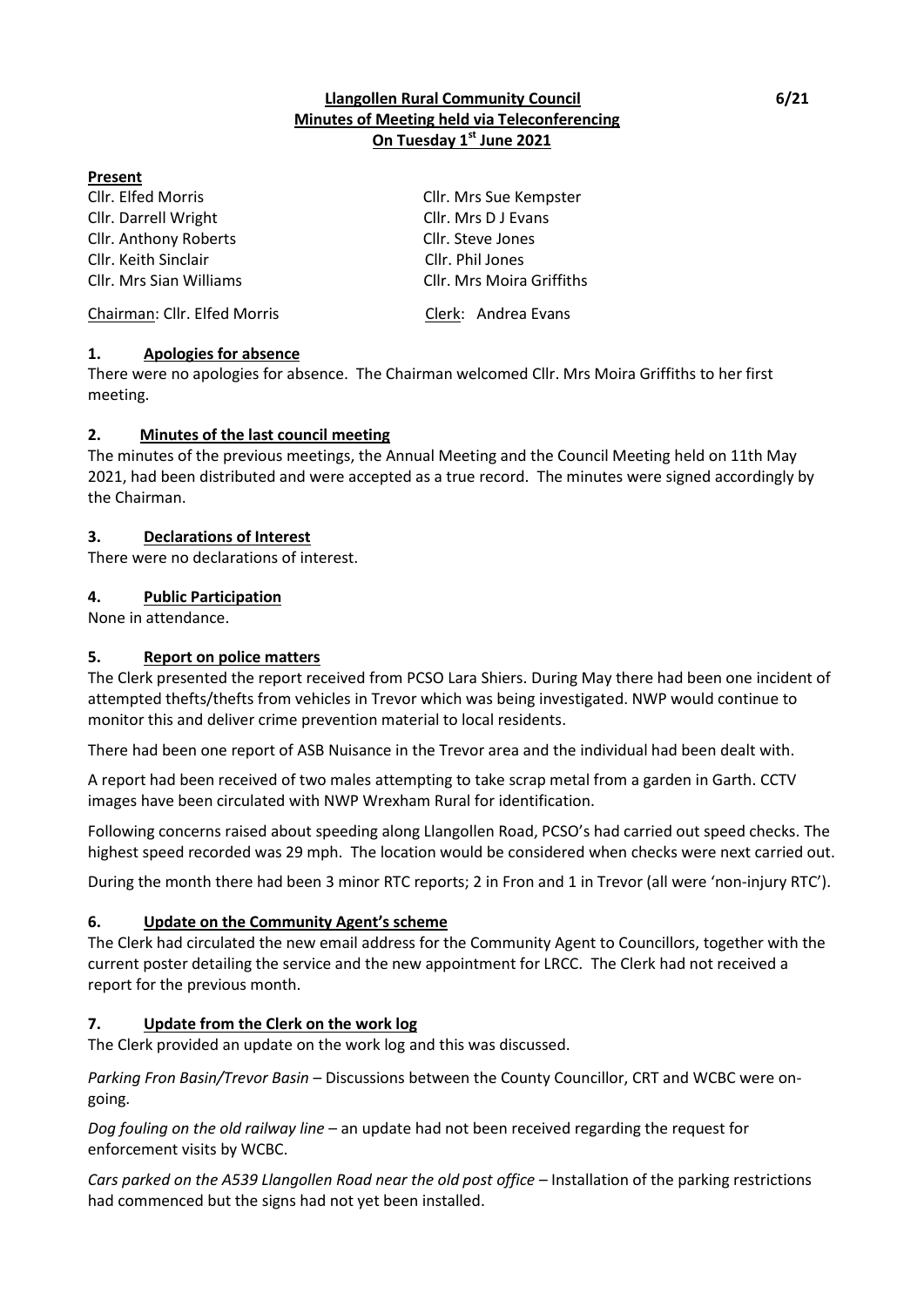**7/21** *New notice boards for Garth* – The Community Council were awaiting the decision of WCBC, regarding the proposed site of the notice board near Hafryn flats. It was decided to use an alternative site not owned by WCBC to avoid any further delay.

*Installation of a lockable gate at the George Avenue playground* – The Clerk had still not received a response from the Economic Development Department at WCBC, regarding reinstatement of the bottom fence, and removal of the kissing gate. Cllr. Roberts told Councillors that WCBC had informed him that a contractor had been engaged by WCBC for the work to be done. The Clerk was waiting for confirmation from WCBC regarding the clearance available for grass-cutting machinery if a gate was installed.

P*ossible use of the Froncysyllte school field* - Discussions were on-going, but on hold due to Covid 19.

*Footpath between Alma Road and School Lane* – Collection of the necessary information to apply for the Modification Order was on-going.

*Japanese Knotweed on the Offa's Dyke footpath* – Cllr. Roberts informed Councillors that the work had been added to WCBC's treatment program which would be done in September.

*Noddfa Cemetery risk assessment –* To be scheduled.

*Memorial Garth* – Cllr. Morris offered to find a new contractor willing to carry out the work.

*Tree obstruction on entering the Bont Bridge* – The work had been done and visibility was much improved. It was decided that Councillor Roberts would arrange for 3 saplings, which were growing out of the bridge, to be removed.

*Cleaning the stone pillars at Noddfa Cemetery* – Barnett Engineering had offered to carry out the work free of charge. Cllr. Morris offered to speak to Barnett Engineering to see when the work could be completed.

*Water running into the Trevor playground* – The water was still running into the playground. Cllr Roberts would ask for further investigations to be carried out. The situation would be monitored.

*Easement required for the JC Edwards wall land* – The solicitor acting on behalf of the Community Council was ready to proceed, but the Clerk was waiting for a reply from Eastman's.

*Safety issues on Gate Road due to parked cars* – A site meeting had taken placed on 27<sup>th</sup> May, between the County Councillor, Fron Community Councillors and Darren Green of the Highways Department of WCBC, to discuss the situation. No proposals for solutions had been forthcoming.

*Flooding on the A539* – Cllr. Roberts had arranged for the gullies to be cleared out, and one to be inspected due to a possible collapse.

## **8. Planning applications**

For information (Approved by WCBC):

**P/2021/0345 –** Single storey rear extension **– Llety, Froncysyllte, Wrexham**

# **9. Correspondence update from the Clerk**

All correspondence was listed in the Clerk's report and had been forwarded to Councillors. In response to a letter received, it was decided that the Clerk would arrange for the permanent planting areas and the garden area at the Community Centre in Trevor to be tidied.

# **10. Donation to Splash**

The donation of £1500 to Splash Magic was confirmed.

## **11. Bilingual signs on the speed signs**

It was decided that the bilingual plate in store would be attached to the Trevor speed sign, and the Clerk would purchase a bilingual plate for the Garth speed sign.

## **12. Update from the Boer War Memorial Working Group**

A pre-application had been submitted to the War Memorials Trust.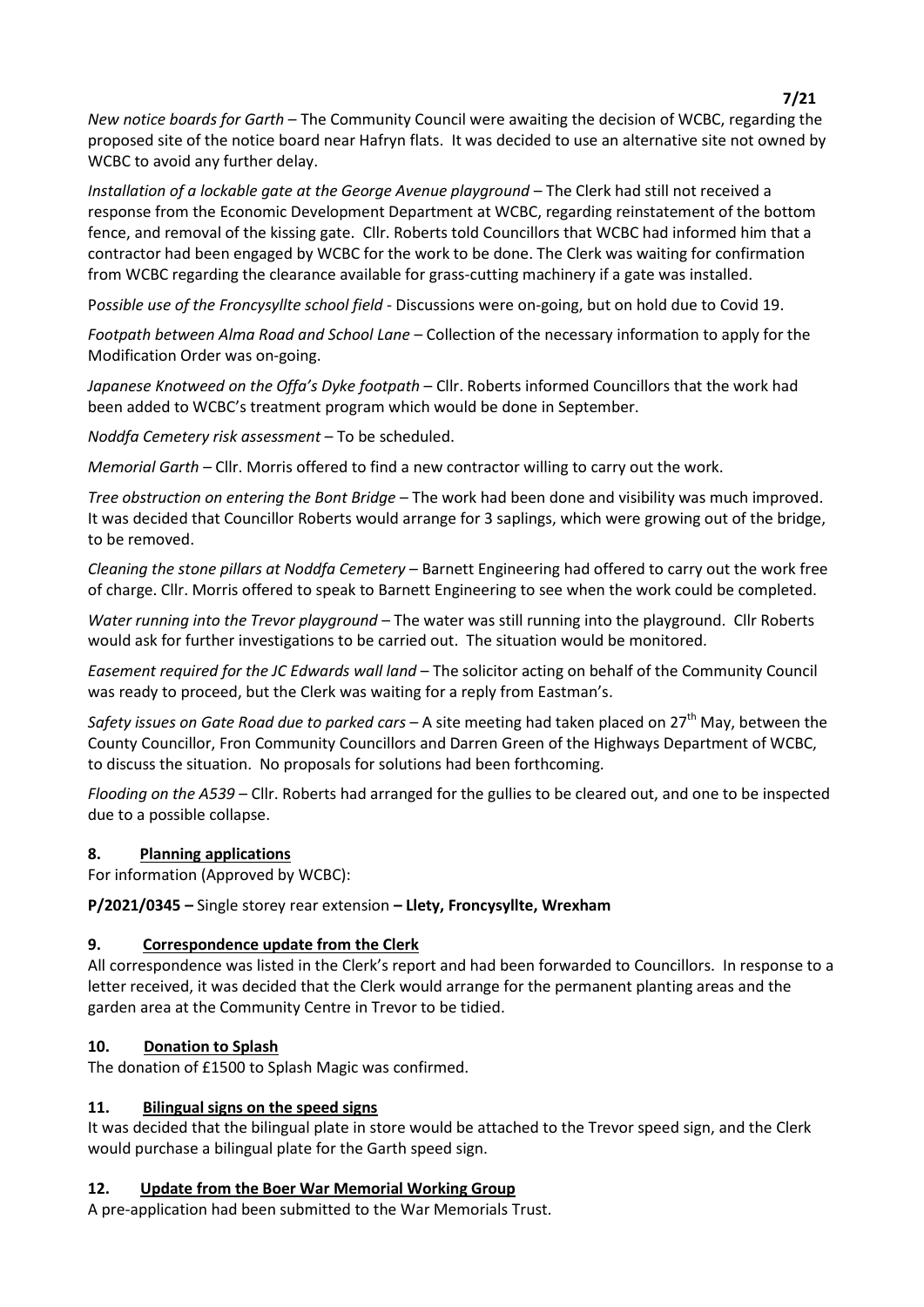## **13.** The LRCC Facebook page 8/21 **13. 13. 14. 15. 16. 16. 16. 17. 18. 18. 18. 18. 18. 18. 18. 18. 18. 18. 18. 18. 18. 18. 18. 18. 18. 18. 18. 18. 18. 18. 18. 1**

It was decided that the name of the page would be changed to Llangollen Rural Community Council and posts would be made by 'Admin'.

The Chairman asked about re-commencing publication of the Community Newsletter, and it was decided that this would be discussed at the next meeting together with a review of the Clerk's hours.

## **14. Allocation of a piece of land for a mini allotment for children**

One of the recent applicants for the position of Councillor had suggested providing a mini allotment for children and this was discussed. It was decided that Cllr. Wright would speak with the applicant to establish if she wished to carry out this project using planters on the Trevor Green.

## **15. Internal Audit report 2020/21**

The Clerk presented the internal audit report to Councillors and the 3 report recommendations were accepted for implementation. The Chairman thanked the Clerk for completing the work required for the audit.

## **16 Approval of the Annual Return 2020/21**

The Annual Return and the associated documentation had been shared with Councillors. It was decided to approve the Annual Return which was duly signed by the Chairman. The Chairman thanked the Clerk for the work carried out preparing for the external audit.

## **17. Finance**

Financial statements had been circulated as at the end May 2021: receipts for 2020/21; bank reconciliation; and budget monitoring against precept and receipts.

### **Authorised payments:**

| P Ankers                     | 102410 | £410.00   |
|------------------------------|--------|-----------|
| P Green                      | 102411 | £588.00   |
| <b>JDH Business Services</b> | 102412 | £191.52   |
| <b>RJ Tree Services</b>      | 102413 | £300.00   |
| J Evans                      | 102414 | NJC.      |
| J Evans                      | 102415 | £65.67    |
| <b>NEST</b>                  | DD     | £33.47    |
| <b>Total</b>                 |        | £2,390.94 |

## **16. Items for the next agenda**

Publication of the newsletter

Consideration of the Clerk's contracted hours

## **Date, Time and Venue of the Next Meeting – 6 th July 2021 at 7.00pm via Teleconferencing**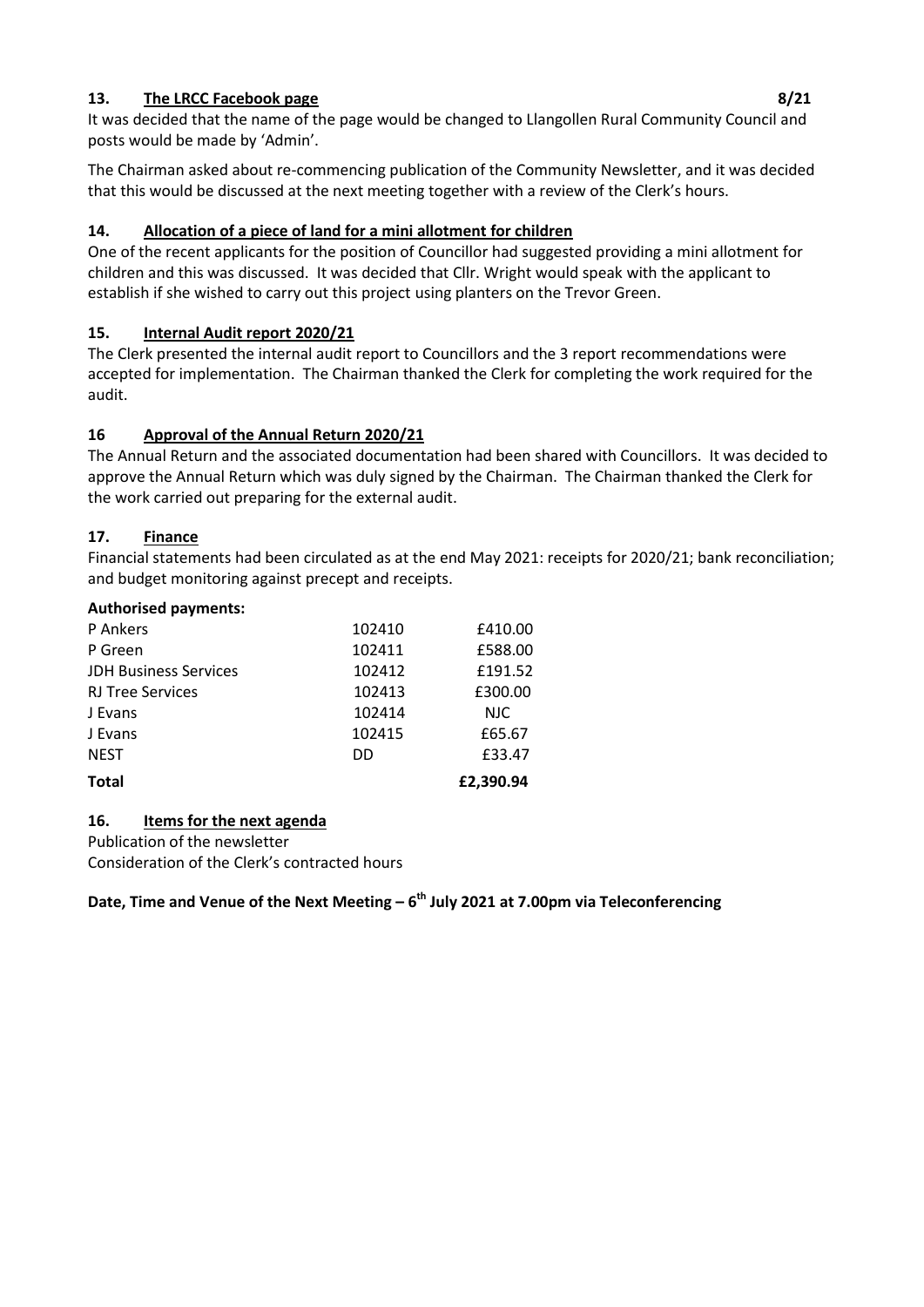### **Llangollen Rural Community Council 1991 19921 Minutes of Extraordinary Meeting held via Teleconferencing On Tuesday 22nd June 2021 at 7.00pm**

#### **Present**

Cllr. Elfed Morris Cllr. Mrs Joyce Evans Cllr. Keith Sinclair Cllr. Anthony Roberts Cllr. Darrell Wright Cllr. S Jones Cllr. Phil Jones Cllr. Mrs Sian Williams Cllr. Mrs Moira Griffiths

Chairman: Cllr. Elfed Morris Clerk: Andrea Evans

### **1. Apologies for absence**

There were no apologies for absence.

### **2. Declarations of Interest**

There were no declarations of interest.

### **3. Public participation.**

None present

### **4. Consideration of planning application: P/2021/0560 – Redevelopment of canal basin for use as boat hire business including erection of 2 buildings and storage enclosure – Trevor Basin, New Road, Trevor, Wrexham**

For this item, the Chairman welcomed Becky Lowry of WCBC as Councillors wished to share their concerns regarding the application.

Cllr. Roberts had met with CRT and WCBC regarding inaccuracies within the pre-application, but these had not been addressed in the actual application. He had highlighted concerns about the P3 Transport Assessment Report with regard to the management of vehicles and pedestrians, access to and egress from the site, parking, and the storage of waste.

Access to the site was from the road linking the A539 to Queens Street which was a busy link between villages. A study carried out in June 2018 recorded 3,500 vehicles over a 7 day period. The application indicated no increase in visitor numbers, but it was felt that this was not accurate given the current proposals regarding development of the whole WHS.

The proposed road on the site was shown as 5 metres wide when planning indicated this should be 5.5 metres wide. Also there was a 1.5 metre wide pedestrian line at the side which reduced the width. The track was heavily pedestrianised with access to the canal tow paths for walkers and cyclists. Pedestrian safety and cycling facilities had not been adequately addressed. The proposed car parking was inadequate given the number of vehicles occupying the current site on a daily basis.

Becky Lowry agreed to speak to CRT and the Planning Department about the concerns to ensure that the plans met the needs of all parties, including the council and residents, and to help mediate a satisfactory conclusion.

Concern was expressed about the performance of CRT, and its apparent disregard for residents' views, which could result in a loss of support as the Community felt let down. Councillors highlighted the unresolved problems with coaches parking at the Fron Basin, the effect on residents, and the fact that this had not been addressed by CRT. The Community Council was concerned on the impact of the plans for the future if it was not done properly.

Becky Lowry told Councillors that the partners did not want to lose the support of the Community or cause adverse effects for residents. She would follow up the concerns and liaise with Cllr. Roberts and the Clerk. The Chairman thanked Becky Lowry for attending and she left the meeting.

It was decided that the Community Council would object to the planning application on the following grounds: